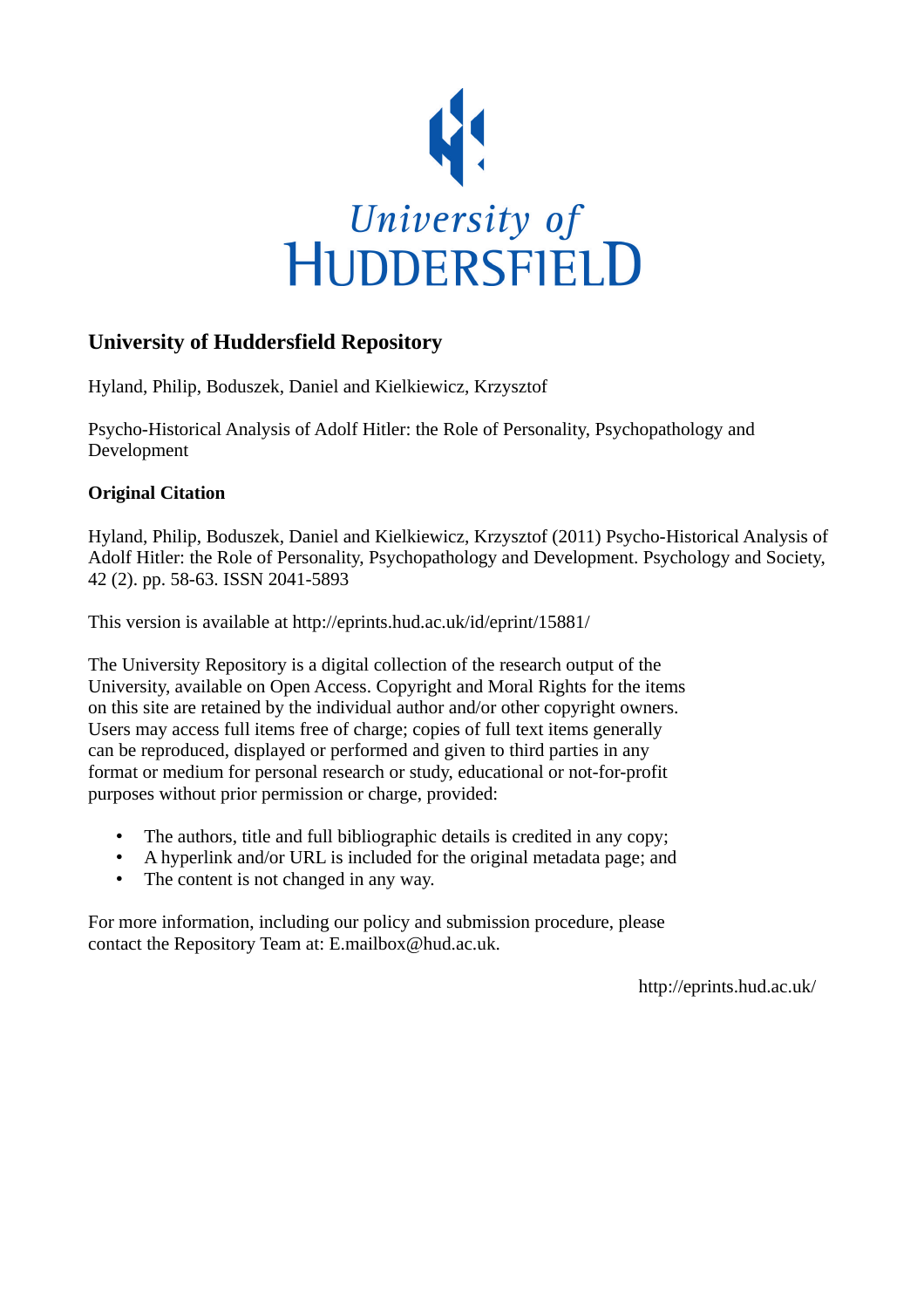# A Psycho-Historical Analysis of Adolf Hitler: The Role of Personality, Psychopathology, and Development

PHILIP)HYLAND ))))))))))))))))))))))))))))))))))))))))))))))))))))))))))))))))))))))))))))))))))))))))))))))))))))))))))))))))))))))))))))))))))))))))))))))) University Of Ulster

DANIEL)BODUSZEK))))))))))))))))))))))))))))))))))))))))))))))))))))))))))))))))))))))))))))))))))))))))))))))))))))))))))))))))))))))))))))))))))))))))))))))))))))))))) University Of Ulster

KRZYSZTOF)KIELKIEWICZ)))))))))))))))))))))))))))))))))))))))))))))))))))))))))))))))))))))))))))))))))))))))))))))))))))))))))))))))))))))))))))))))))))))))))))))))))))))))) All Hallows College

#### **Abstract**

The present paper presents a psycho-historical analysis of Adolf Hitler with reference to multiple psychological theories which attempts to briefly elucidate the contributing personality) and) psychosocial) developmental) factors) that) likely) contributed) to) the) development of severe psychopathology. It is argued that it is highly probable Adolf Hitler suffered from a multitude of severe psychological disorders including paranoid schizophrenia and narcissistic personality disorder. It is hoped that presenting such a profile) of) Adolf) Hitler's) personality) and) psychopathology) will) be) helpful) in) understanding what motivated his horrific acts.

#### **Introduction**

The name Adolf Hitler is associated with an image of madman in command; a man of incomprehensible "evil" who was directly responsible for the unimaginable suffering and death of millions upon millions of innocent people. The atrocities committed by the Third Reich, and the direct role of Adolf Hitler in the Final Solution, appear to be widely regarded as both the most important event, and most important person, respectively, in world history in modern times. A study conducted by Liu et al. (2005) of more than 2,000 participants from twelve culturally distinct nations found that World War II was reported to be the single most important historical event of the last 1,000 years in each of the twelve cultural samples, while eleven of the twelve samples regarded Adolf Hitler as the most influential figure in world history in the same time frame.

Although many scholars have devoted enormous efforts in an attempt to understand and explain the actions of Adolf Hitler and collectively the people who participated in the Final Solution, there is an established tradition that argues that pursing such understandings can and should be considered futile, and moreover, obscene and immoral (see Rosenbaum, 1998 for a more detailed discussion on this issue). On the other hand, many scholars who have sought to provide an understanding of Hitler's actions) have retreated into the comforting and falsely consoling arms of describing Hitler as merely "evil". As stated by Aaron T. Beck (1999) in his cognitive account of the atrocities of the Holocaust, "the assignment of the label "evil" to explain the actions of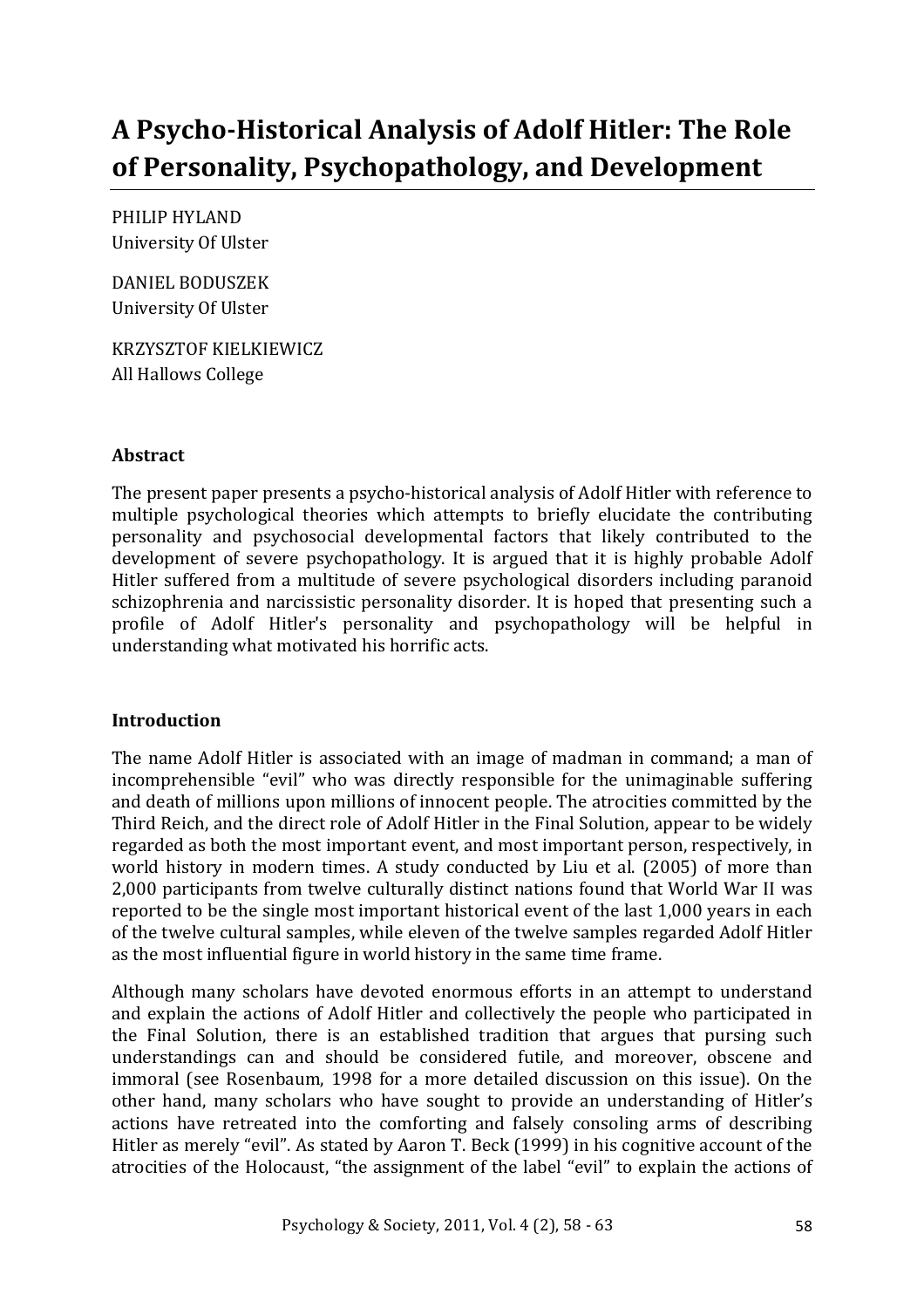the Nazis and their supporters does little to further the understanding of their thinking and behaviour" (p. 176). We fully agree with this statement and hope in this paper to provide a psychohistorical perspective of the character of Adolf Hitler drawing on multiple psychological theories (personality theories, psychopathological theories, and psychoanalytic theories) in the hopes not of excusing Hitler's actions or of mitigating his responsibility, but rather to provide a cogent framework for understanding how the internal psychological processes could have led Hitler to commit the atrocities that he did.

As such, this article will not focus on any biographical account of Hitler's life as to do so would be beyond the scope of this paper and many fine accounts of great detail have been published elsewhere, but instead this article shall focus on the psychological features of Adolf Hitler so that a more coherent understanding of what may have motivated Adolf Hitler can be ascertained.

#### **A"Psychoanalytic"Approach"**

Psychoanalytic perspectives dominated the field of psychology in the 1930's and 1940's, particularly in mainland Europe, and unsurprisingly many influential figures in the development of psychoanalysis provided psychological accounts of Hitler's character. Perhaps the first account of Hitler's personality was developed by Carl Jung in 1939 (see McGuire & Hull, 1977). Jung had met Hitler in Berlin at a meeting where the Italian fascist dictator Mussolini was also present. Jung described Hitler as inhuman and sexless; a man who was driven so immensely with a singular purpose of establishing the Third Reich. Jung believed that Hitler was so driven in this pursuit in order to compensate for all of the perceived threats he felt existed to Germany, and the historical insults the German nation had endured in its history.

Utilizing available information up until 1943, Langer (1943/1972) believed Hitler to be a neurotic individual bordering on the psychotic. He argued that Hitler had a strong messiah complex, exhibited significant masochistic tendencies and sexual perversions, and was very likely a homosexual. Furthermore, Langer believed Hitler displayed many schizophrenic symptoms and proposed at that time that the most likely outcome would be suicide.

Continuing the psychoanalytic perspective, Fromm (1973) characterised Hitler as "a nonsexual necrophilous character and (a) malignant aggressor". Fromm believed that Hitler possessed a dysfunctional "anal" character which gave rise to intense narcissism, destructiveness, and a profound inability to relate to others. Fromm believed these psychological) tendencies) developed) in) early) infancy) due) to) an) unresolved) stage) of) psychosexual) development,) however) they) were) greatly) exaggerated) due) to) traumatic) life events such as his relationship with his father. Of course, Fromm argued that Hitler would have possessed no conscious awareness of his personality deficiencies and therefore blamed many authority figures such as teachers, his father, and society for his early life failings. The central component of Fromm's argument centred on Hitler failing to successfully resolve his Oedipal complex. Fromm's thinking was that Hitler transferred his incestuous Oedipal desires and feeling for his mother onto the homeland of Germany, and his unconscious desire to eradicate his unloving father was transferred collectively to the Jews.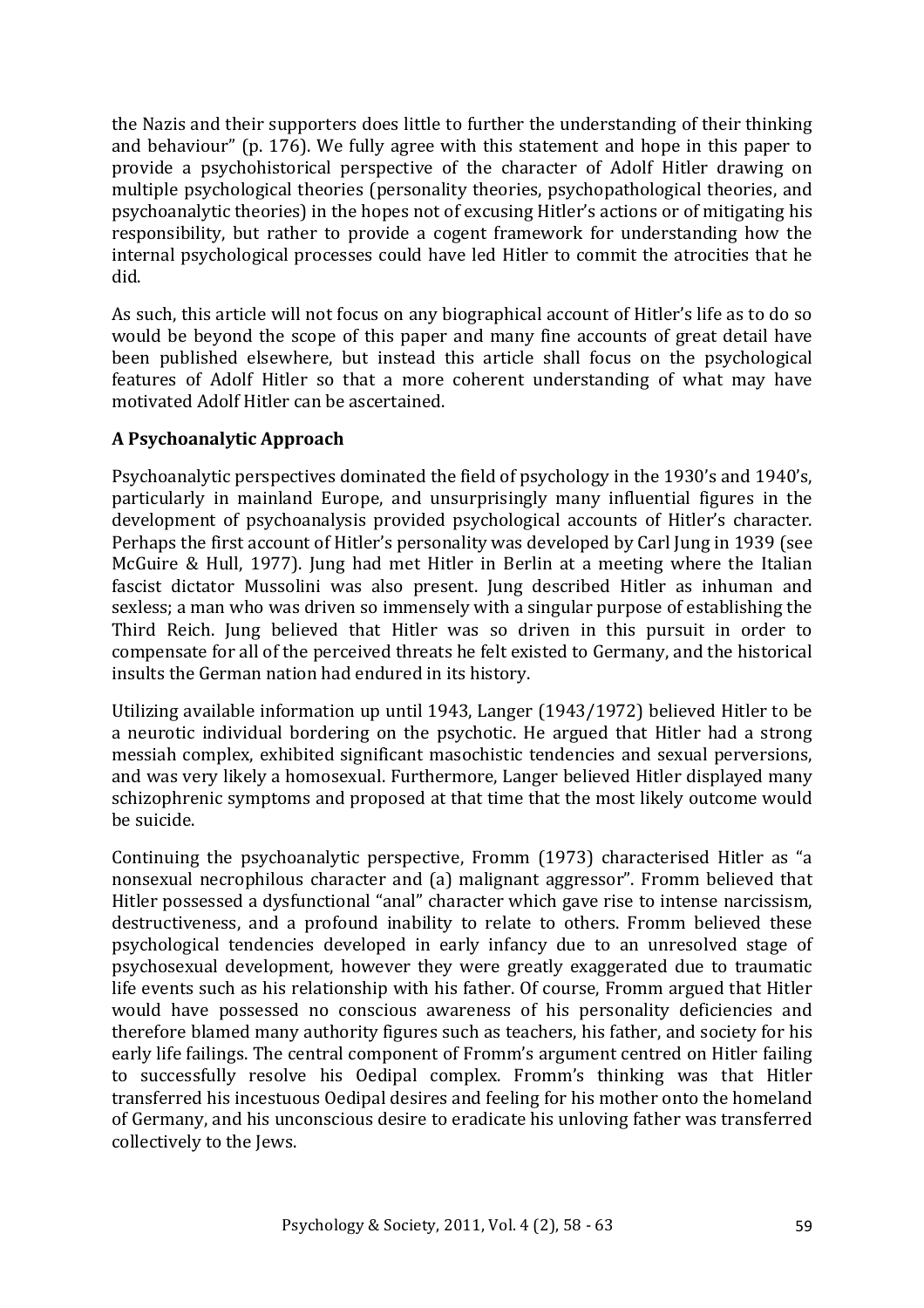The psychoanalytic theories presented are extraordinarily problematic given the pseudoscientific nature of psychoanalysis therefore we turn our attention in the remainder of this paper to more scientific perspectives of Hitler's personality.

#### **A"Developmental"Approach**

In the first chapter of his autobiography *Mein Kampf*, written in prison in 1924 at the age of thirty-five, Hitler described his parents as models of traditional German values: *"My%father%was%a%dutiful%civil%servant,%my%mother%giving%all%her%being%to%the%household,%and devoted%above%all%to%us%children%in%eternal,%loving%care."%%*Like)so)much)of)*Mein%Kampf,* the) portrait of his parents is a partial fabrication. He loved his mother deeply, but he feared his father. There is abundant evidence of his feelings towards his father. He told his secretary Christi Schroeder, "I didn't love my father, but I was all the more afraid of him. *He had tantrums and immediately became physically violent. My poor mother would* always be very scared for me." (Haman, 1999: p. 18). This parental style was defined by Baumrind (1991) as an authoritarian style. Such a parenting style is characterized by rigidity, obedience without questions, and physical punishment. Research suggests that authoritarian parenting style is closely related to the development of aggressive personality and antisocial behaviour (Blitstein et al, 2005; Ruchkin, 2002) which can be clearly observed in Hitler's later life. Hitler also told his lawyer Hans Frank about his father's heavy drinking: "Even as a ten-to-twelve year old, I had to take my father home *from the bar. That was the most horrible shame I have ever felt. Oh Frank, what a devil alcohol%is!% It% really% was% via%my%father%B the%most% horrible% enemy% of%my% youth."%*(Haman,) 1999: p. 12).

His mother more than compensated for whatever affection the Hitler children missed in their father. According to the description given by her Jewish doctor, Eduard Bloch, Klara Hitler was a simple, modest, kindly woman. She was also submissive, retiring, and a pious Catholic. Her first three children all died in infancy within weeks of one another in)1878 and her fifth child Edmund died at age six in 1900. Her sorrows could only have been compounded by life with her irascible, unfeeling, and alcoholic husband. Young Adolf adored her. Dr. Bloch later wrote that his love for his mother was his most striking feature: "While he was not a 'mother's boy' in the usual sense, I have never witnessed a *closer attachment."* (Kershaw, 1999: p. 12). However, this statement is inconsistent with Bowlby's (1969) attachment theory and additional research in psychology which suggests that individuals with a history of positive early attachments with mothers tend to have longer and more satisfying relationships (Mausour et al, 2008). Moreover, it could be suggested that (based on Hitler's lack of any positive relationships) his avoidant and anxious attachment to his authoritarian father was the most significant and defining attachment relationship in development of his personality.

Hitler was described as a troubled adolescent who tended to find refuge in a world of fantasy. Historians refer to Hitler's typical personality traits as impulsive, egocentric, cold, aggressive, unempathic, and tough-minded. This description tends to fit well into Eysenck's (1977) theory of personality which postulates that such characteristics are indicative of a high level of Psychoticism. Eysenck's theory states that when individuals with high levels of Psychoticism are put under great stress, the probability of developing a functional psychosis increases (Eysenck, 1997). In his more recent work, Eysenck (1998) suggests that psychoticism is also based on the cortical arousal level in the central nervous system, and subsequently is linked to conditionability and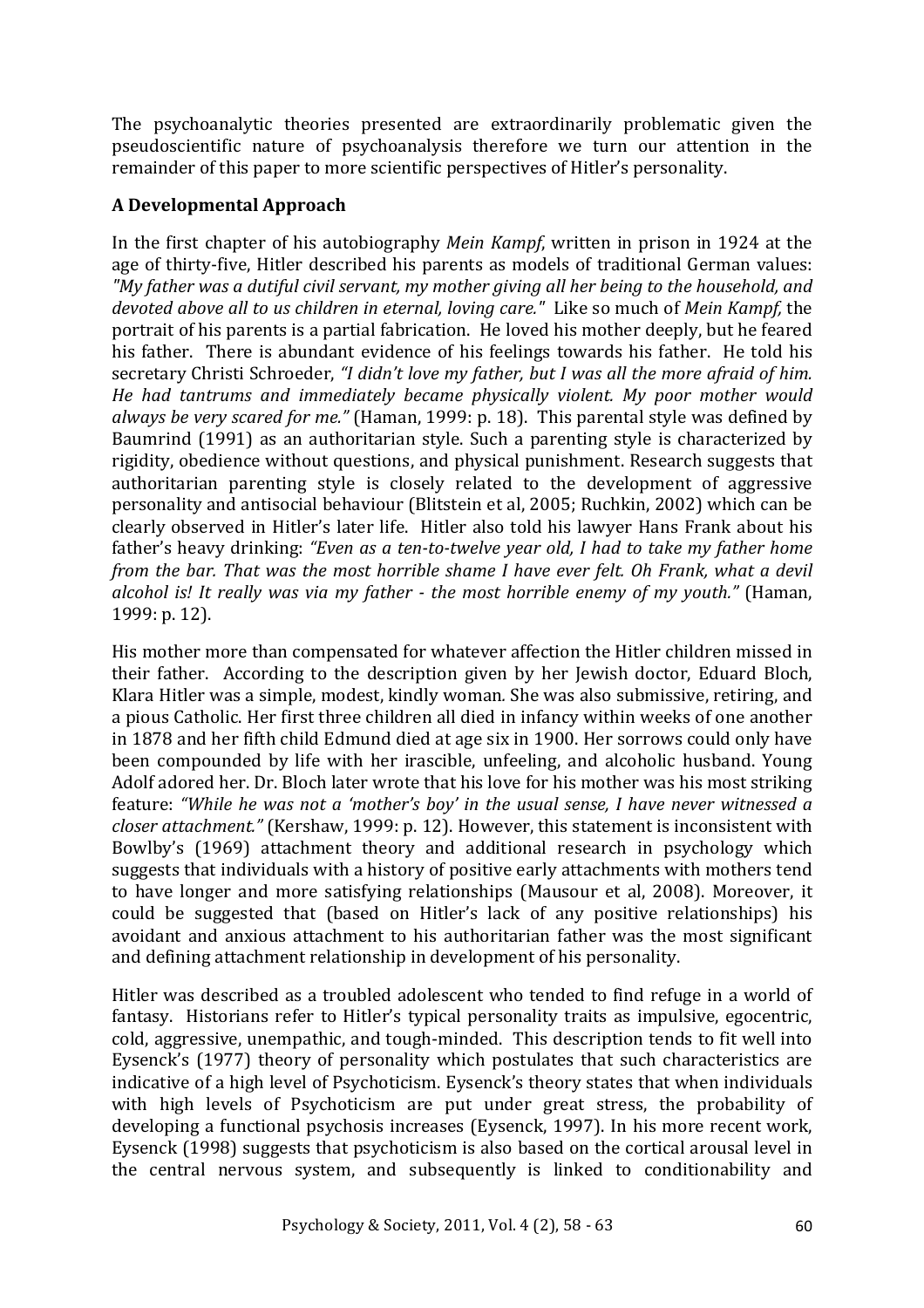conscience development. Impulsivity would be the crucial trait in the link between conditionability and personality. Therefore, highly psychotic individuals, just like extraverts, have a low level of cortical arousal, and are less easy to condition and more prone to developing antisocial personality disorders (Eysenck, 1998; Gudjonsson, 1997).

## **A"Psychopathological"Approach**

Recently efforts have been made to understand Adolf Hitler's psychopathology using an innovative empirical methodology. Coolidge, Davis, and Segal (2007) employed an "informant-rating" method of investigation whereby five experts on Adolf Hitler were asked to complete a informant-report assessment of personality, clinical psychopathology,) and) neurological) disorders) based) upon) criteria) laid) out) in) the) *Diagnostic%and%Statistical%Manual%of%Mental%Disorders,%Fourth%Edition* (DSM:IV:)American Psychiatric Association, 1994). Klonsky, Oltmanns, and Turkheimer (2002) carried out a meta-analysis of 17 informant-rating studies and their results demonstrated that there is a moderate degree of association between self-report and informant-report ratings. Moreover, informant-ratings display a high interrater reliability, as was the case with the study of Coolidge et al. (2007) (median  $r = .72$ ). This methodology therefore seems to be both practical and useful in determining important personality and psychopathological features of individuals who for a variety of reasons cannot submit self-report assessments or undergo clinical interviews.

Findings from the Coolidge et al. (2007) study suggested that Hitler suffered from a multitude of Axis I and Axis II disorders. There was a consensus among the expert ratters that)Hitler reached the criterion threshold for a range of personality disorders including paranoid, antisocial, narcissistic, and sadistic personality disorders; the features of which are all consistent with detailed reports of his adult life. With regard to the Axis I disorders, the consensus profile revealed that Hitler probably suffered from Posttraumatic Stress Disorder (PTSD), Psychotic Thinking, and Schizophrenia-Paranoid Type. The DSM-IV (APA, 2000) symptom profile for Paranoid Schizophrenia seems to describe Hitler's personality features extremely well. The DSM-IV lists symptoms such as a preoccupation with one or more persecutory or grandiose delusions which are generally cantered on a single coherent theme. Additionally paranoid schizophrenia tends to be associated with anxiety, anger, aloofness, and argumentativeness. Furthermore, persecutory delusions in combination with delusions of grandiosity and feelings of anger predispose individuals to violence, while persecutory themes can leave an individual susceptible to suicidal behaviour. Individuals suffering from paranoid schizophrenia very often exhibit a patronizing and superior manner in interpersonal situations. The occurrence of paranoid schizophrenia does not disqualify the individual from successful functioning in daily life, as the DSM-IV indicates that paranoid schizophrenics can display few, if any, cognitive impairments and can function extremely well in independent living and in occupational settings.

A key feature for the diagnosis of paranoid schizophrenia is the occurrence of delusions or hallucinations. On November  $10<sup>th</sup>$  1918 an extremely important event in the development of Hitler's political ideologies came about as he was hospitalized in Pasewalk following an incident in which Hitler was exposed to a mustard gas attack during World War I. In *Mein Kampf* (1925, p. 204-206), Hitler describes how a pastor came to the hospital where he was recuperating and informed him of Germany's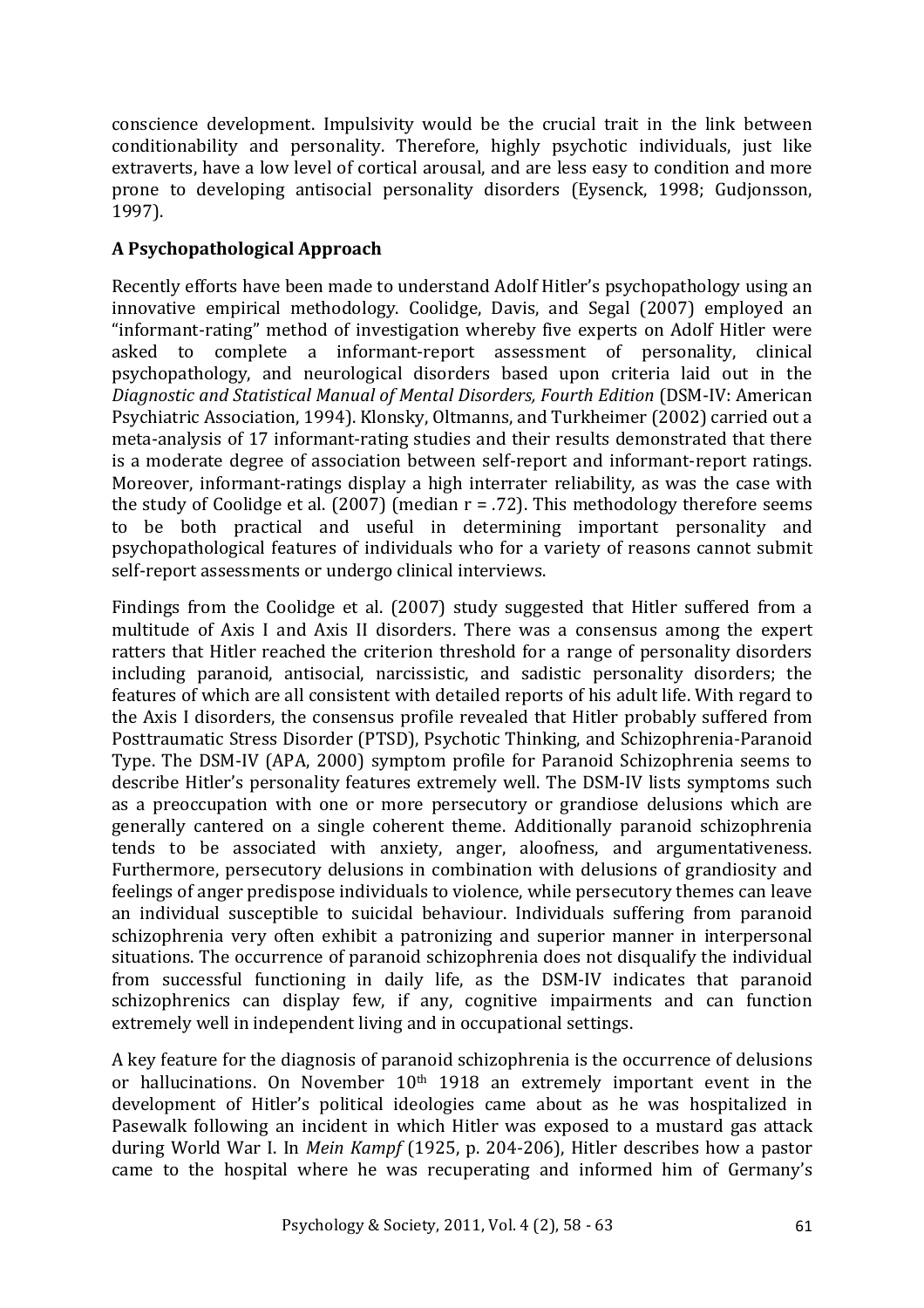capitulation which was sure to lead to "dire oppression". Hitler reacted to the news with the belief that Germany's shameful defeat must be blamed on the Jews, and he thus resolved to enter politics to combat the Jewish threats to Germany. Hitler believed that the resolutions he came to while at Pasewalk were brought to him in a vision sent from God (see Langer, 1942/1973; Rosenbaum, 1998). Such a hallucination and resulting delusional belief is characteristic of schizophrenia.

### **Conclusion**

Many attempts have been made to understand Adolf Hitler and what could have led a human being to commit atrocities of such grand and epic proportions. Too often many of) these) attempts) have) sought) explanation) and) understanding) through) the) non: explanatory conclusion that Hitler was merely "evil". Others have chosen to simply ignore the question and write-off his actions as beyond understanding. Such evasions are deeply unscientific and unsatisfactory. We have attempted in this paper to provide a psychological:historical) analysis) of) Adolf) Hitler) from) a) variety) of) personality) and) psychopathological perspectives. This review suggests that Hitler was a human being afflicted with a variety of deeply destructive psychological disorders which were experienced in combination and led to the development of a character so disturbed that the beliefs and behaviours he exhibited are easily comprehendible. What is more interesting is how such a deeply disturbed human being was capable of attaining such power and exerting such influence over so many individuals, the vast majority of whom were not afflicted with any kind of psychological pathology vet committed acts of such horror.

#### **References**

- American Psychiatric Association (1994). *Diagnostic and statistical manual of mental disorders* (4th ed.). Washington, DC: Author.
- Baumrind, D. (1991). The influence of parenting style on adolescent competence and substance use. *Journal of Early Adolescence*, 11(1), 56-95.
- Beck, A. T. (1999). Prisoners of hate: The cognitive basis of anger, hostility, and violence. New York, NY: Perennial.
- Blitstein, J. L., Murray, D. M., Lytle, L. A., Birnbaum, A. S., and Perry, C. L. (2005). Predictors of Violent Behaviour in an Early Adolescent Cohort: Similarities and Differences)Across)Genders.)*Health%Education%and%Behaviour,%32*,)175:194.

Bowlby, J. (1969). *Attachment and loss: Vol. 1. Attachment.* New York: Basic Books.

- Coolidge, F. L., Davis, F. L., & Segal, D. L. (2007). Understanding madmen: A DSM-IV assessment of Adolf Hitler. *Individual Differences Research*, 5, 30-43.
- Eysenck, H. J. (1977). *Crime and personality*. London: Routledge and Kegan Paul.
- Eysenck, H. J. (1998). Personality and crime. In T. Millon, E. Simonsen, M. Birket-Smith, & R.)D.)Davis)(Eds.),)*Psychopathy:%Antisocial,%criminal,%and%violent%behavior* (pp.) 40-49). New York: Guilford.
- Fromm, E. (1973). *The anatomy of human destructiveness*. New York, NY: Henry Holt & Company, Inc.
- Gudjonsson, G. H. (1997). Crime and personality. In H. Nyborg (Ed.). *The scientific study of human nature: Tribute to Hans J. Eysenck at eighty* (pp. 142-164). Oxford: Pergamon.